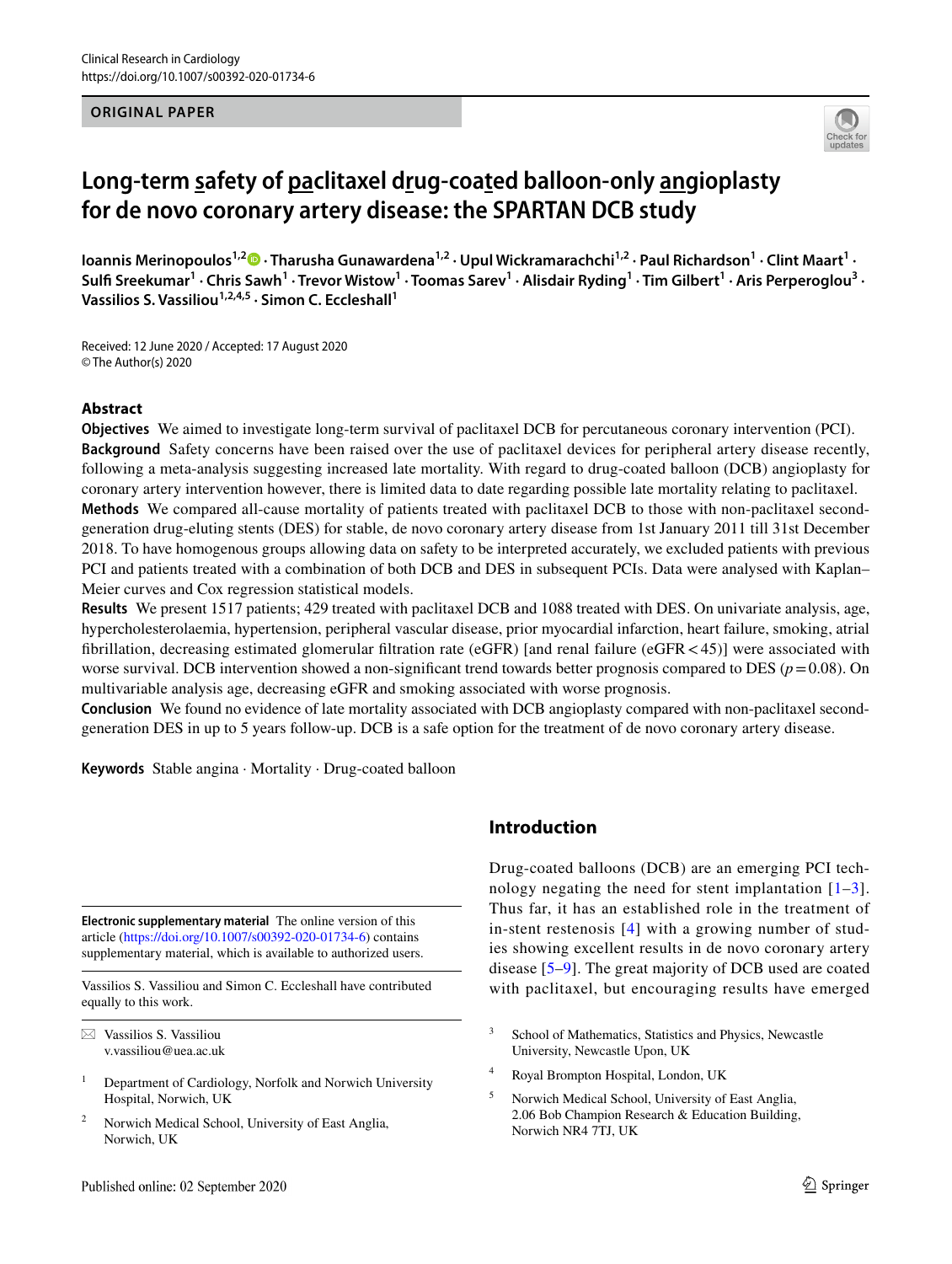over the last year for the use of sirolimus-coated balloons in coronary artery disease [[10](#page-6-5), [11](#page-6-6)]. However, a recent systematic review and meta-analysis of summary-level data raised concerns about the use of paclitaxel-containing devices for peripheral arterial disease, suggesting a signal of increased late mortality associated to the paclitaxel dose–time product [[12\]](#page-6-7). Subsequent studies however, with individualised-data analysis of patients treated with paclitaxel DCB for peripheral arterial disease demonstrated no difference in all-cause mortality between DCBs and uncoated percutaneous transluminal angioplasty [\[13,](#page-6-8) [14](#page-6-9)]. Despite not universal, this concern was sufficient for the FDA to initiate an investigation for the use of paclitaxelcontaining devices for peripheral arterial disease [[15](#page-6-10)]. Currently, there are no data on long-term results of paclitaxel DCB used to treat de novo coronary artery disease. Moreover, the dose of paclitaxel in coronary DCBs (0.3- 0.6 mg) is at least an order of magnitude lower compared with paclitaxel-eluting devices (8.5 mg for IN.PACT  $6 \times 120$  mm balloon for example) for peripheral artery disease [\[12,](#page-6-7) [16](#page-6-11)] indicating that any results from peripheral DCB cannot be extrapolated to coronary DCB. In our study, we aimed to explore whether there is a signal of increased late mortality in patients treated with paclitaxel DCB for de novo coronary artery disease in up to 5-year follow-up.

## **Methods**

The long-term Safety of PAclitaxel dRug coaTed balloon only  $\Delta$ Ngiopla $\Delta$ ty for de novo coronary artery disease (SPARTAN DCB) study was an investigator-initiated, single-centre, cohort study. In our institution, patients treated with PCI are collated prospectively in a dedicated database. Following approval from the Northwest Haydock research ethics committee and institutional approval from the Norfolk & Norwich University Hospital, we retrospectively surveyed our clinical database to identify all patients treated with either paclitaxel DCB or 2nd-generation non-paclitaxel drug-eluting stents for stable, de novo coronary artery disease between 1st January 2011 and 31st December 2018. Due to the retrospective nature of our study, the confdentiality advisory group waived the need for patient consent. In order to investigate the true potential effect of paclitaxel and to achieve as homogenous a group as possible from our real-world data, we excluded patients being treated for ST elevation myocardial infarction (STEMI) or non-ST elevation myocardial infarction (NSTEMI). We also excluded patients with prior PCI to ensure homogeneity of our cohort. Similarly, we excluded patients who had repeat PCIs following their index procedure if the PCI strategy was diferent to the index procedure: i.e. patients treated with DES initially and then later treated with DCB or vice versa were excluded as shown in the consort diagram (Fig. [1\)](#page-1-0); however, if the patients received a DES or DCB on all occasions they were

<span id="page-1-0"></span>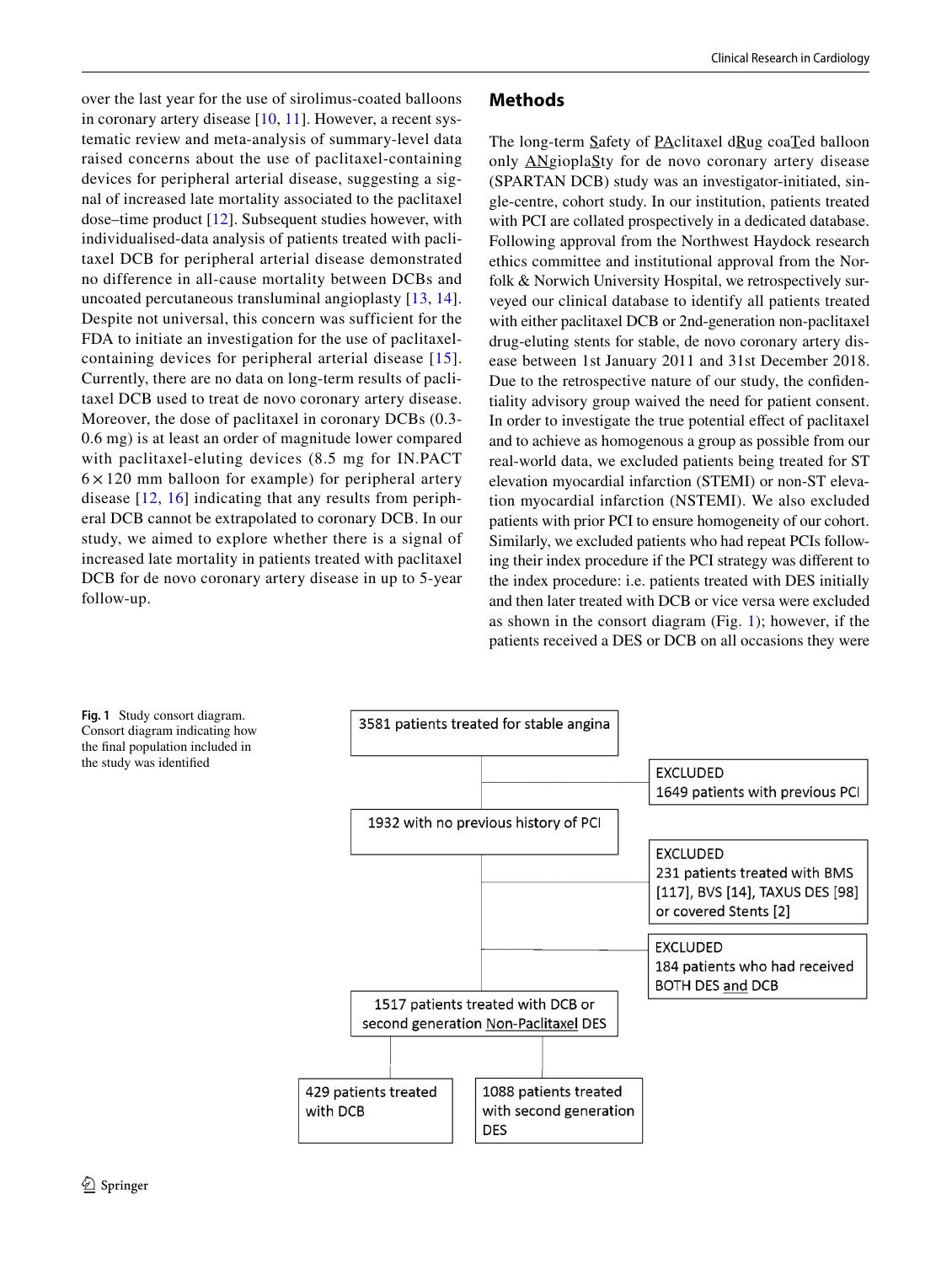not excluded. Clinical and angiographic data were obtained from our prospectively collated database and supplemented with data from electronic records where required. The vessel diameter was taken as the largest pre/post-dilatation balloon, DCB or DES used while lesion length was based on the DCB or DES length.

The primary endpoint was all-cause mortality. Survival data were obtained through the UK Health and Social Care Information Service, an independent national body where all deaths in the UK are recorded by law. Mortality data were obtained 6 months following the last study patient to ensure a minimum of 6-month follow-up for every patient.

Statistical analysis was undertaken in program R (version 3.6.0) by an independent professional statistician. Nominal variables were reported as counts and percentages and compared by the Chi-square and Student's *t* test as appropriate. Kaplan–Meier estimator curves were used to plot survival. For the main analysis, all-cause mortality was limited to 5 years post-index procedure (if a patient died beyond 5 years follow-up, they were considered alive for the purposes of this analysis) in order to minimise the diference in followup between DES and DCB group. Kaplan–Meier survival curves were also plotted for those patients alive at 2 years in order to specifically investigate a late paclitaxel effect. Comparisons were performed by the log-rank test. Univariate and multivariate Cox regression analyses were performed to identify predictors of mortality.

## **Results**

A total of 429 consecutive patients treated with paclitaxel DCB and 1088 consecutive patients treated with nonpaclitaxel 2nd-generation DES were identifed (Fig. [1](#page-1-0)). Some 94% of patients in the DCB group were treated with iobromide paclitaxel DCB (67.4% SeQuent Please NEO and 26.6% SeQuent Please), 5% with urea paclitaxel DCB (Falcon) and 1% with other paclitaxel DCB. Some 33.5% of patients were treated with Promus Premier and 26.8% with Promus Element DES, 13% with Synergy DES, 7.6% with Xience Prime, 5.7% with Xience Pro, 6.5% with Onyx DES, 2.9% with Ultimaster DES, 1.8% with Combo dual therapy DES and 2.2% with other second-generation DES. The average age was  $66.9 \pm 10.2$  and  $66.8 \pm 10$  years old for the DCB and DES group, respectively. Male patients accounted for 76.2% of the DCB group and 76.6% of the DES. Table [1](#page-2-0) demonstrates that the two groups were well balanced for the great majority of baseline patient characteristics. The DES group had a signifcantly higher incidence of patients with chronic obstructive pulmonary disease and smoking history while the DCB group had a signifcantly higher incidence of patients with atrial fbrillation. Signifcantly more patients were on dual antiplatelet therapy (DAPT) in the DES group and as expected the mean duration of DAPT was signifcantly longer in the DES group.

|                             | Paclitaxel DCB<br>$(n=429)$ | Non-paclitaxel 2nd-generation<br>DES $(n = 1088)$ | $p$ -value |
|-----------------------------|-----------------------------|---------------------------------------------------|------------|
| Age                         | $66.9 \pm 10.2$             | $66.8 \pm 10$                                     | 0.79       |
| Male                        | 327 (76.2)                  | 834 (76.6)                                        | 0.86       |
| Hypercholesterolaemia       | 161(37.5)                   | 456 (41.9)                                        | 0.12       |
| Hypertension                | 236(55.0)                   | 639 (58.7)                                        | 0.19       |
| Peripheral vascular disease | 17(3.9)                     | 48 (4.4)                                          | 0.69       |
| Cerebrovascular event       | 30(6.9)                     | 54 (4.9)                                          | 0.15       |
| Myocardial infarction       | 52(12.1)                    | 167(15.3)                                         | 0.11       |
| Coronary artery bypass      | 35(8.1)                     | 82 (7.5)                                          | 0.68       |
| Heart failure               | 14(3.2)                     | 40(3.6)                                           | 0.69       |
| Family history of IHD       | 133(31.0)                   | 324 (29.7)                                        | 0.64       |
| COPD                        | 14(3.2)                     | 66 (6.0)                                          | $0.02*$    |
| Diabetes                    | 98 (22.8)                   | 229(21.0)                                         | 0.44       |
| Smoking (current/previous)  | 247(57.5)                   | 696 (63.9)                                        | $0.02*$    |
| Atrial fibrillation         | 37(8.6)                     | 40(3.6)                                           | $< 0.01*$  |
| eGFR                        | $78.8 \pm 20.1$             | $78.5 \pm 21.1$                                   | 0.81       |
| DAPT                        | 397 (92.5)                  | 1050(96.5)                                        | $< 0.01*$  |
| Mean DAPT duration          | $73.5 \pm 104.7$            | $355.6 \pm 60.5$                                  | $< 0.01*$  |

Baseline patient characteristics of patients treated with DCB or DES. Data are n  $(\%)$  and \*denotes significant result

*COPD* chronic obstructive pulmonary disease, *IHD* ischaemic heart disease, *eGFR* estimated glomerular fltration rate, *DAPT* dual antiplatelet therapy

<span id="page-2-0"></span>**Table 1** Baseline patient characteristics of study groups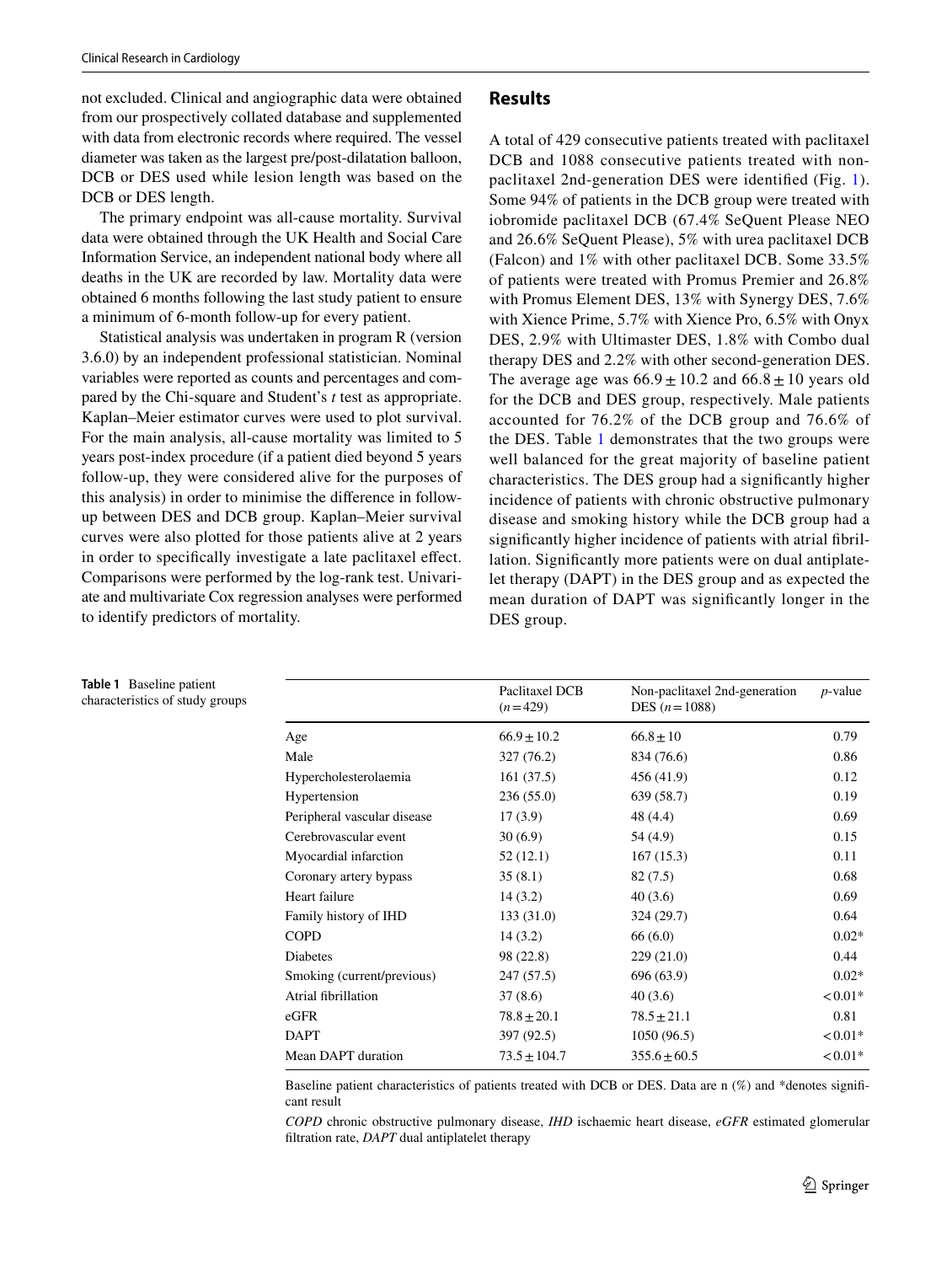Table [2](#page-3-0) shows the characteristics of the target vessels treated with DCB or DES. The groups were well balanced in terms of prognostically signifcant lesions targeted with no diference in left main coronary artery, left anterior descending artery or multi-vessel PCI.

The patients were followed up for an average of  $31.6 \pm 16.3$  months (interquartile range 16.8–45.3 months) in the DCB group and  $44.4 \pm 18.4$  months (interquartile range 27.1–60 months) in the DES group. We obtained mortality data for 1515 patients. It was not possible to obtain mortality status of two patients (one in each group) who were censored at the time of last known alive.

There was no evidence of increased late mortality associated with paclitaxel DCB for de novo coronary artery disease compared with non-paclitaxel 2nd-generation DES (Fig. [2](#page-3-1)). Interestingly, the Kaplan–Meier curves separate early and then continue to diverge; supporting that DCBonly angioplasty is a safe procedure. Analysis following propensity score matching supported these results (Supplementary Fig. [1\)](#page-1-0). The supplementary Table I demonstrated the 30-day, 6, 12, 24, and 36-month mortality in the DCB and DES groups. After 36 months of follow-up, 9 patients died in the DCB group vs 50 patients in the DES group. We specifically investigated a possible late mortality effect by analysing separately those patients who were alive 2 years following the index PCI and there was no evidence of increased late mortality with paclitaxel DCB (Fig. [3\)](#page-4-0).

Univariate Cox regression analysis identifed the following adverse prognostic factors: age, hypertension, peripheral vascular disease, previous myocardial infarction, heart failure, smoking, atrial fbrillation and decreasing estimated glomerular fltration rate (eGFR) [and renal failure defned as

<span id="page-3-0"></span>

| Table 2 Target vessels of study<br>groups |                                      | Paclitaxel DCB $(n=429)$ | Non-paclitaxel 2nd-genera- $p$ value<br>tion DES $(n=1088)$ |           |
|-------------------------------------------|--------------------------------------|--------------------------|-------------------------------------------------------------|-----------|
|                                           | <b>LMS</b>                           | 10(2.3)                  | 34(3.1)                                                     | 0.41      |
|                                           | <b>LAD</b>                           | 229(53.4)                | 545 (50.1)                                                  | 0.25      |
|                                           | Cx                                   | 76(17.7)                 | 135(12.4)                                                   | $< 0.01*$ |
|                                           | <b>RCA</b>                           | 77(17.9)                 | 250(22.9)                                                   | $0.03*$   |
|                                           | Graft                                | 4(0.9)                   | 27(2.4)                                                     | 0.06      |
|                                           | Multi-vessel PCI                     | 33(7.7)                  | 97(8.9)                                                     | 0.44      |
|                                           | Mean vessel diameter, mm             | $3.06 \pm 0.56$          | $3.39 \pm 0.59$                                             | $< 0.01*$ |
|                                           | Mean lesion length, mm               | $26.05 \pm 11.95$        | $30.03 \pm 16.52$                                           | $< 0.01*$ |
|                                           | Large vessels (diameter $\geq$ 3 mm) | 320 (74.6)               | 925 (85)                                                    | $< 0.01*$ |
|                                           |                                      |                          |                                                             |           |

Target vessels treated with DCB or DES

*LMS* left main stem, *LAD* left anterior descending artery, *Cx* circumfex, *RCA* right coronary artery, *PCI* percutaneous coronary intervention. Data are n (%) and \*denotes signifcant result



<span id="page-3-1"></span>**Fig. 2** Kaplan–Meier estimator plot. Kaplan–Meier estimator plot of all-cause mortality for paclitaxel DCB versus non-paclitaxel 2nd-generation DES with numbers at risk are shown below the graph. *DCB* drug-coated balloon, *DES* drug-eluting stent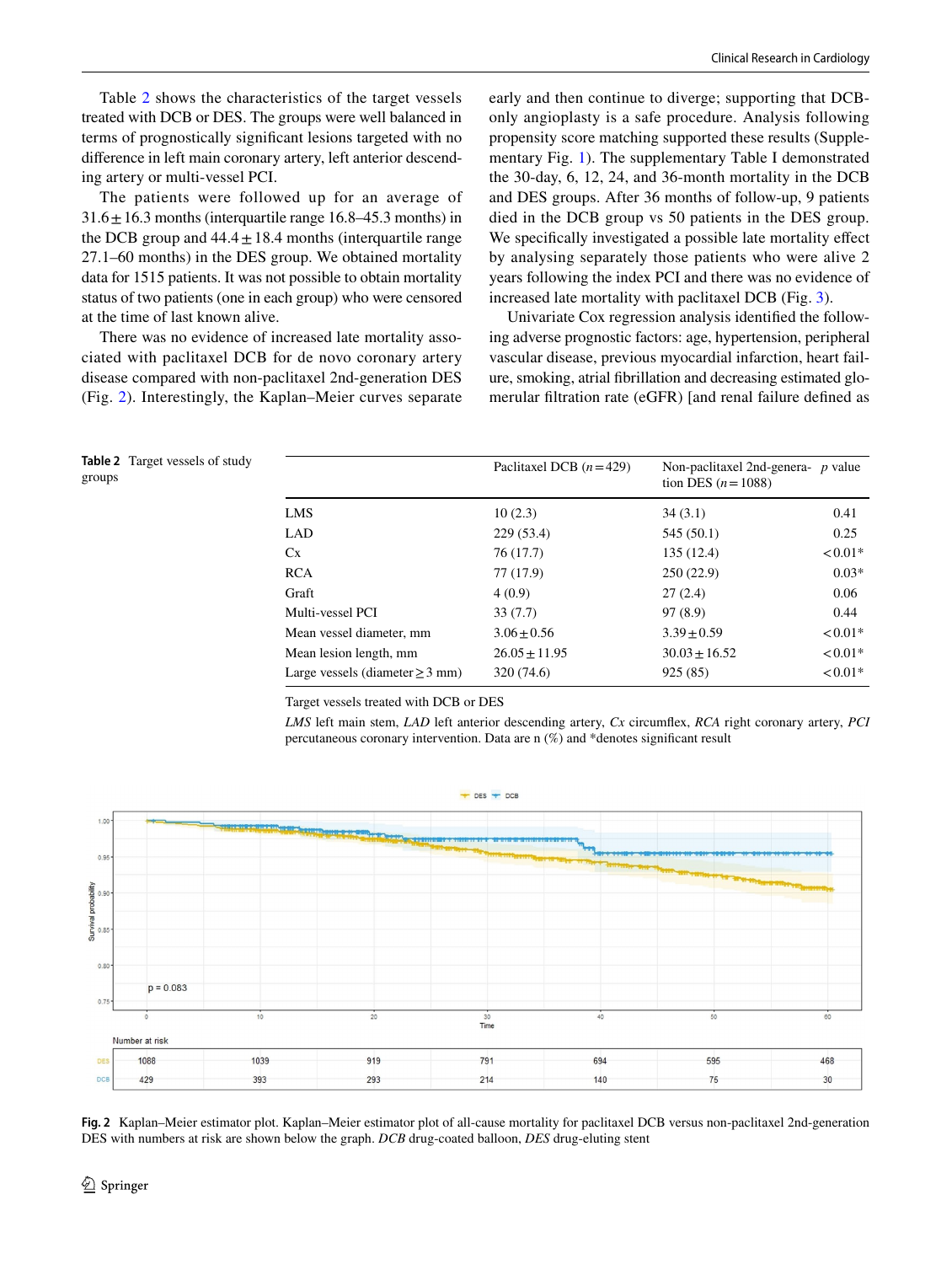

<span id="page-4-0"></span>**Fig. 3** Kaplan–Meier estimator plot of patients alive at 2 years. Kaplan–Meier estimator plot of patients alive at 2 years showing no signifcant diference between DES and DCB, with numbers at risk shown below the graph. *DCB* drug-coated balloon, *DES* drug-eluting stent

estimated glomerular fltration rate (eGFR)<45] (Table [3](#page-5-0)). Hypercholesterolaemia and family history of ischaemic heart disease were associated with better prognosis on univariate analysis (Table [3\)](#page-5-0). None of the angiographic characteristics were associated with worse outcome. On multivariate Cox regression analysis only age, decreasing eGFR [and renal failure defned as eGFR<45—not presented in Table [4](#page-5-1)] and smoking history remained signifcant poor prognostic factors (Table [4](#page-5-1)).

## **Discussion**

Drug-coated balloon-only angioplasty is recommended by evidence-based guidelines for the treatment of in-stent restenosis while there is also evidence to support their use in small-vessel disease and patients with high bleeding risk [[5,](#page-6-3) [17](#page-6-12), [18](#page-6-13)]. Following a recent meta-analysis though, concerns have been raised regarding the safety of paclitaxel devices for peripheral artery disease [[12\]](#page-6-7). In SPARTAN DCB study, paclitaxel DCB was not associated with increased late mortality, up to 5 years of follow-up. Instead, there was a trend for better survival when compared with second-generation DES.

Our results are consistent with two recent meta-analyses. The recent DAEDALUS study in patients treated with DCB or DES for in-stent re-stenosis showed that there was no signifcant diference in late mortality associated with DCB. This conclusion is limited however, by the fact that followup was limited to 3 years and thus might have missed a true late effect  $[19]$  $[19]$  $[19]$ . In addition, it is difficult to draw definitive conclusions from that study for late mortality relating to paclitaxel, as this was a subgroup analysis and the patient

groups were heterogeneous given the previous stent implantations including bare metal stents and paclitaxel DES. A most recent meta-analysis specifically investigating the mortality of paclitaxel DCB for coronary intervention did not show increased mortality with DCB [[20\]](#page-6-15). However, this meta-analysis included signifcantly heterogeneous studies comparing paclitaxel DCB with control treatments such as plain old balloon angioplasty, bare metal stents, paclitaxel and non-paclitaxel drug-eluting stent mostly in the setting of in-stent restenosis.

In the SPARTAN DCB study, we included large numbers of patients treated for de novo coronary artery disease and ensured homogeneity of the groups by excluding patients with previous PCI or patients who received both DCB and DES either at their index or subsequent PCIs. As such, our groups of DCB and DES were well-matched for patient characteristics and angiographic fndings. We have demonstrated that there is no evidence of increased late mortality associated with paclitaxel DCB compared to non-paclitaxel second-generation DES for de novo coronary artery disease up to 5 years of follow-up. In fact, there was actually a trend towards better survival with DCB, a fnding consistent with the most recent meta-analysis [[20\]](#page-6-15). Furthermore, we specifcally investigated a late paclitaxel efect by analysing only patients who were alive at 2 years, with no evidence of increased late mortality associated with paclitaxel DCB either.

Following a meta-analysis raising concerns about a possible long-term mortality signal due to paclitaxeleluting devices for peripheral vascular disease [[12\]](#page-6-7), an intense debate about the conclusion and various limitations of that study has been triggered in the literature [\[11,](#page-6-6) [21–](#page-6-16)[23](#page-7-0)]. Whilst subsequent studies have failed to confrm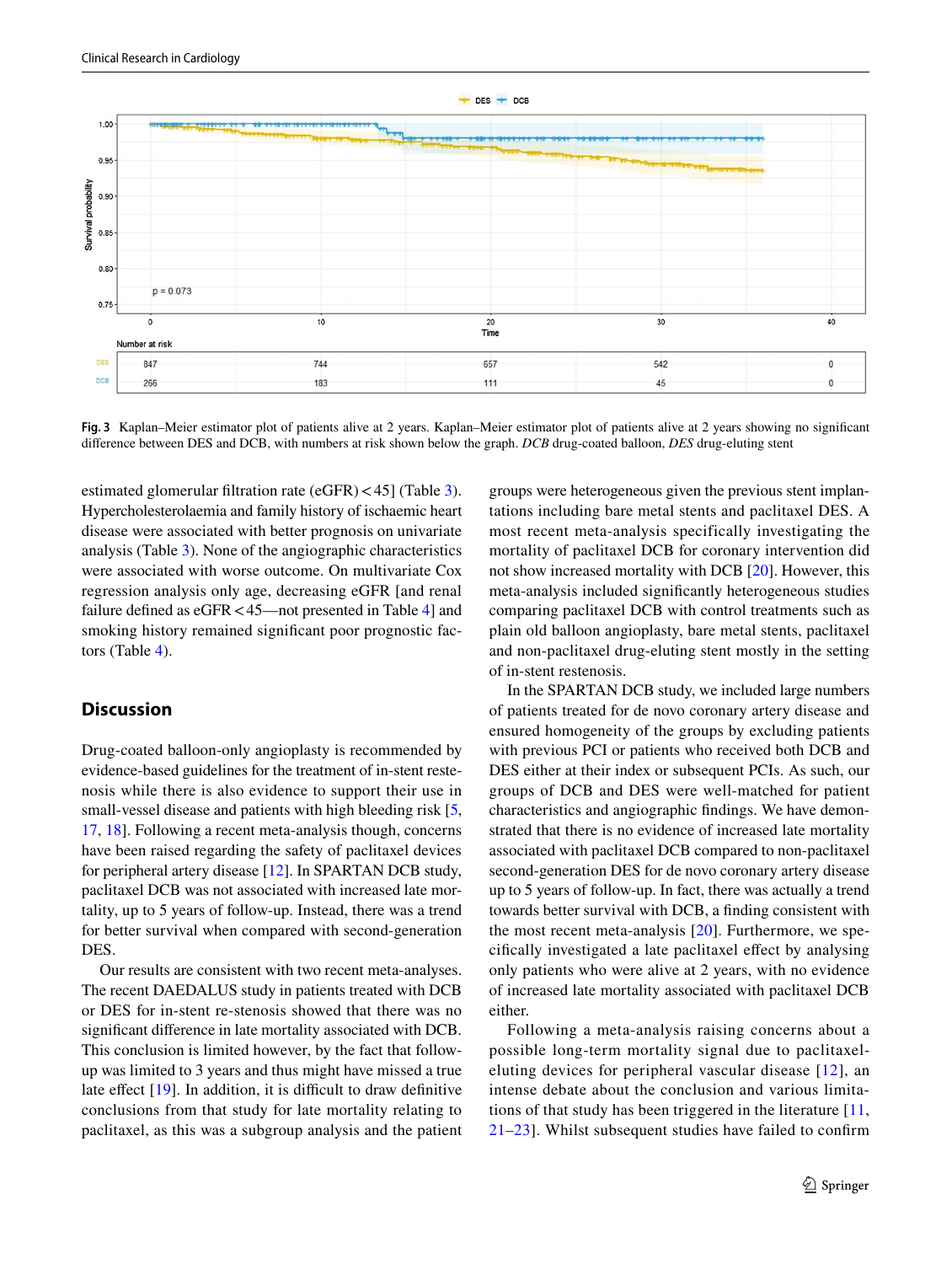<span id="page-5-0"></span>

| Variable                      | $p$ value  | HR [95% CI]          |
|-------------------------------|------------|----------------------|
| DCB                           | 0.08       | $0.765$ [0.56, 1.04] |
| Female                        | 0.08       | 1.496 [0.95, 2.35]   |
| Age                           | $<0.01*$   | 1.115 [1.08, 1.14]   |
| Hypercholesterolaemia         | 0.01       | 0.566 [0.36, 0.89]   |
| Hypertension                  | $0.01*$    | 1.808 [1.14, 2.85]   |
| Peripheral vascular disease   | $< 0.01*$  | 2.674 [1.34, 5.32]   |
| Cerebrovascular disease       | 0.81       | 0.882 [0.32, 2.40]   |
| Myocardial infarction         | $0.03*$    | 1.716 [1.05, 2.80]   |
| Heart failure                 | $< 0.01*$  | 3.439 [1.66, 7.12]   |
| Family history of IHD         | < 0.01     | 0.434 [0.24, 0.75]   |
| <b>Diabetes</b>               | 0.23       | 1.345 [0.83, 2.17]   |
| <b>COPD</b>                   | 0.40       | 1.426 [0.62, 3.26]   |
| Smoking                       | $< 0.01*$  | 1.965 [1.20, 3.20]   |
| <b>BMI</b>                    | 0.26       | 0.975 [0.93, 1.02]   |
| Atrial fibrillation           | $<0.01*$   | 3.151 [1.57, 6.31]   |
| $e$ GFR                       | ${<}0.01*$ | 0.969 [0.959, 0.979] |
| Renal failure ( $eGFR < 45$ ) | ${<}0.01*$ | 4.997 [2.94, 8.49]   |
| CABG                          | 0.27       | 1.453 [0.75,2.80]    |
| DAPT duration                 | 0.65       | 1.000 [0.998, 1.001] |
| LMS                           | 0.11       | 2.100 [0.85, 5.17]   |
| <b>LAD</b>                    | 0.12       | 0.714 [0.46, 1.08]   |
| Cx                            | 0.07       | 1.621 [0.96, 2.71]   |
| <b>RCA</b>                    | 0.78       | $0.931$ [0.56, 1.54] |
| Graft                         | 0.49       | 1.495 [0.47, 4.72]   |
| Multi-vessel PCI              | 0.72       | $0.868$ [0.40, 1.87] |
| Vessel diameter               | 0.59       | 1.101 [0.77, 1.55]   |
| Lesion length                 | 0.41       | 0.995 [0.984, 1.007] |

Results of univariate Cox regression analysis

*IHD* ischaemic heart disease, *COPD* chronic obstructive pulmonary disease, *BMI* body mass index, *CABG* coronary artery bypass graft, *DAPT* dual antiplatelet therapy, *LMS* left main stem, *LAD* left anterior descending, *Cx* circumfex, *RCA* right coronary artery, *PCI* percutaneous coronary intervention

\*Denotes adverse prognostic factor

these initial concerns, the FDA has nonetheless initiated an ongoing investigation for this matter [\[15\]](#page-6-10). Despite the similarities in peripheral and coronary DCB, there are also major diferences. For example, the dose of paclitaxel in DCBs for coronary artery disease is about an order of magnitude lower compared to the dose of paclitaxel in paclitaxel-coated devices for peripheral artery disease [[16\]](#page-6-11) making it therefore unclear whether, even if the results of the DCB for peripheral vascular disease were adverse, how this would translate to the coronary DCB PCI. Furthermore, the underlying mechanism leading to a possible increased late-mortality signal with DCB for peripheral artery disease remains to be defned. Nevertheless, given that the outcomes that were notably concerning included cardiovascular mortality, it is crucial to study the results of

<span id="page-5-1"></span>

| <b>Table 4</b> Multivariate Cox regression analysis |
|-----------------------------------------------------|
|                                                     |

| <i>p</i> value | <b>HR [95% CI]</b>   |
|----------------|----------------------|
| $< 0.01*$      | 1.087 [1.06, 1.12]   |
| 0.19           | 1.653 [0.77, 3.55]   |
| $0.01*$        | 0.985 [0.974, 0.997] |
| 0.56           | $0.843$ [0.47, 1.51] |
| 0.11           | 1.456 [0.91, 2.32]   |
| 0.11           | 0.683 [0.43, 1.09]   |
| 0.45           | 1.340 [0.63, 2.84]   |
| $0.01*$        | 1.925 [1.17, 3.16]   |
| 0.16           | 1.439 [0.87, 2.39]   |
| 0.68           | $0.865$ [0.44, 1.71] |
| 0.32           | 1.450 [0.70, 3.00]   |
|                |                      |

Results of multivariate Cox regression analysis. IHD= ischaemic heart disease, CABG: coronary artery bypass graft. \*Denotes adverse prognostic factor

paclitaxel DCB for coronary artery disease carefully and provide assurance of safety.

## **Limitations**

The retrospective, non-randomised nature of our work from a single centre can introduce referral bias. However, our institution is a large tertiary referral centre providing cardiac intervention to a population in excess of one million, with the highest implantation of DCBs for coronary artery disease in the UK [[24](#page-7-1)], and we included all consecutive patients fulflling the criteria. However, our results might not be generalisable to smaller institutions with less experience with DCB-only angioplasty. Even though our study is retrospective and non-randomised, our clinical database was completed prospectively and the two groups were well balanced in terms of patient and angiographic characteristics. The DES group had signifcantly longer follow-up, but this was mitigated by limiting the analysis to 5 years post-index procedure (if a patient died beyond 5 years follow-up, they were considered alive for the purposes of this study).

#### **Conclusion**

In conclusion, this is the frst study to specifcally report on the long-term 5-year follow-up of patients undergoing elective DCB PCI for stable, de novo, coronary artery disease and compared with second-generation non-paclitaxel stents. Our study shows that there is no evidence of increased late mortality associated with paclitaxel DCB for stable, de novo coronary artery disease and therefore, DCB could be considered in this population.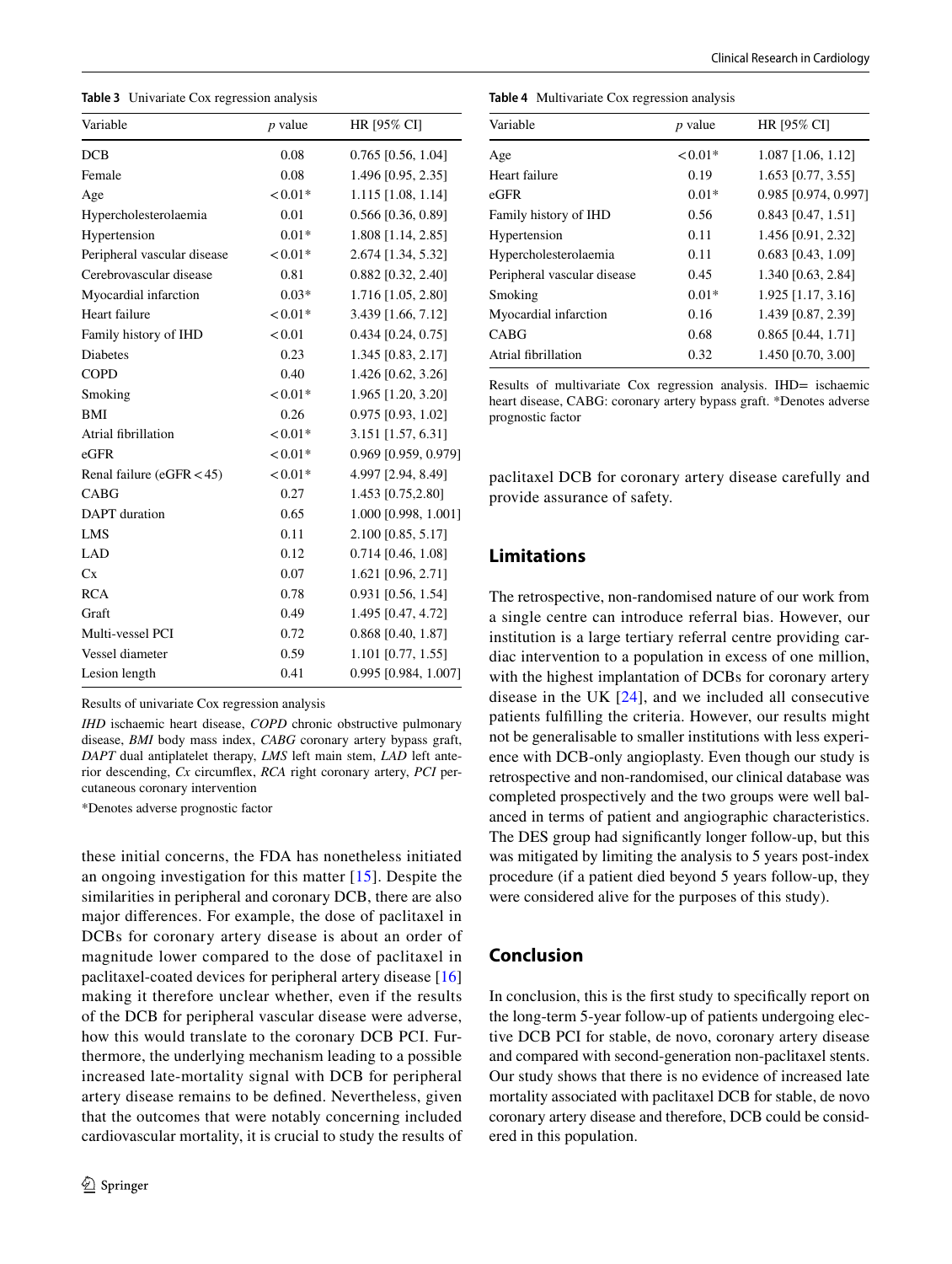**Author contributions** IM, TG, VSV and SCE designed the study. IM drafted the manuscript. All co-authors made critical revisions and approved the manuscript. IM, TG and PR collected the data. IM, TG, AP and VSV interpreted the data. VSV is the guarantor of the manuscript.

**Funding** This is an investigator-initiated study partially supported by the National Institute for Health Research Capability Fund from Norfolk and Norwich University Hospital and B Braun and Norfolk heart Trust.

**Availability of data and material** Data can be available following appropriate request to the authors.

## **Compliance with ethical standards**

**Conflict of interest** VSV received honoraria for speaking at conferences by Daiichi-Sankyo and Novartis. SCE received research grants and lecture honoraria from B Braun and lecture honoraria from Boston Scientifc. The other authors have nothing to declare.

**Ethics approval** Northwest Haydock research ethics committee and institutional approval from the Norfolk & Norwich University Hospital.

**Consent to participate** Not deemed necessary according to Confdentiality Advisory Group (17/CAG/0145).

**Open Access** This article is licensed under a Creative Commons Attribution 4.0 International License, which permits use, sharing, adaptation, distribution and reproduction in any medium or format, as long as you give appropriate credit to the original author(s) and the source, provide a link to the Creative Commons licence, and indicate if changes were made. The images or other third party material in this article are included in the article's Creative Commons licence, unless indicated otherwise in a credit line to the material. If material is not included in the article's Creative Commons licence and your intended use is not permitted by statutory regulation or exceeds the permitted use, you will need to obtain permission directly from the copyright holder. To view a copy of this licence, visit <http://creativecommons.org/licenses/by/4.0/>.

## **References**

- <span id="page-6-0"></span>1. Byrne R, Joner M, Alfonso F et al (2014) Drug-coated balloon therapy in coronary and peripheral artery disease. Nat Rev Cardiol 11:13–23. <https://doi.org/10.1038/nrcardio.2013.165>
- 2. Rigatelli G, Zuin M, Nikolov P et al (2020) One- and 3-year outcomes of percutaneous bifurcation left main revascularization with modern drug-eluting stents: a systematic review and meta-analysis. Clin Res Cardiol. <https://doi.org/10.1007/s00392-020-01679-w>
- <span id="page-6-1"></span>3. Neumann JT, Goßling A, Sörensen NA et al (2020) Temporal trends in incidence and outcome of acute coronary syndrome. Clin Res Cardiol.<https://doi.org/10.1007/s00392-020-01612-1>
- <span id="page-6-2"></span>4. Colleran R, Kastrati A (2018) Percutaneous coronary intervention: balloons, stents and scaffolds. Clin Res Cardiol 107:55-63. [https://](https://doi.org/10.1007/s00392-018-1328-x) [doi.org/10.1007/s00392-018-1328-x](https://doi.org/10.1007/s00392-018-1328-x)
- <span id="page-6-3"></span>5. Jeger RV, Farah A, Ohlow M et al (2018) Drug-coated balloons for small coronary artery disease (BASKET-SMALL 2): an open-label randomised non-inferiority trial. Lancet 6736:1–8
- 6. Rissanen TT, Uskela S, Eränen J et al (2019) Drug-coated balloon for treatment of de-novo coronary artery lesions in patients with high bleeding risk (DEBUT): a single-blind, randomised, noninferiority trial. Lancet 6736:1–10. [https://doi.org/10.1016/s0140](https://doi.org/10.1016/s0140-6736(19)31126-2) [-6736\(19\)31126-2](https://doi.org/10.1016/s0140-6736(19)31126-2)
- 7. Vos NS, Fagel ND, Amoroso G et al (2019) Paclitaxel-Coated Balloon Angioplasty Versus Drug-Eluting Stent in Acute Myocardial Infarction. JACC Cardiovasc Interv 9:1691–1699. [https://doi.](https://doi.org/10.1016/j.jcin.2019.04.016) [org/10.1016/j.jcin.2019.04.016](https://doi.org/10.1016/j.jcin.2019.04.016)
- 8. Fahrni G, Scheller B, Coslovsky M et al (2020) Drug-coated balloon versus drug-eluting stent in small coronary artery lesions: angiographic analysis from the BASKET-SMALL 2 trial. Clin Res Cardiol.<https://doi.org/10.1007/s00392-020-01603-2>
- <span id="page-6-4"></span>9. Yu X, Ji F, Xu F et al (2019) Treatment of large de novo coronary lesions with paclitaxel-coated balloon only: results from a Chinese institute. Clin Res Cardiol 108:234–243. [https://doi.org/10.1007/](https://doi.org/10.1007/s00392-018-1346-8) [s00392-018-1346-8](https://doi.org/10.1007/s00392-018-1346-8)
- <span id="page-6-5"></span>10. Ali RM, Abdul Kader MASK, Wan Ahmad WA et al (2019) Treatment of coronary drug-eluting stent restenosis by a sirolimus- or paclitaxel-coated balloon. JACC Cardiovasc Interv 12:558–566. <https://doi.org/10.1016/j.jcin.2018.11.040>
- <span id="page-6-6"></span>11. Cortese B (2019) Sirolimus-coated balloons: a Ferrari for our coronary patients or another elegant town car? JACC Cardiovasc Interv 12:567–568.<https://doi.org/10.1016/j.jcin.2018.12.034>
- <span id="page-6-7"></span>12. Katsanos K, Kitrou P, Karnabatidis D et al (2018) Risk of death following application of paclitaxel-coated balloons and stents in the femoropopliteal artery of the leg: a systematic review and metaanalysis of randomized controlled trials. J Am Heart Assoc. [https://](https://doi.org/10.1161/jaha.118.011245) [doi.org/10.1161/jaha.118.011245](https://doi.org/10.1161/jaha.118.011245)
- <span id="page-6-8"></span>13. Schneider PA, Laird JR, Doros G et al (2019) Mortality not correlated with paclitaxel exposure: an independent patient-level metaanalysis of a drug-coated balloon. J Am Coll Cardiol 73:2550–2563. <https://doi.org/10.1016/j.jacc.2019.01.013>
- <span id="page-6-9"></span>14. Albrecht T, Schnorr B, Kutschera M et al (2019) Two-year mortality after angioplasty of the femoro-popliteal artery with uncoated balloons and paclitaxel-coated balloons—a pooled analysis of four randomized controlled multicenter trials. Cardiovasc Intervent Radiol 42:949–955.<https://doi.org/10.1007/s00270-019-02194-w>
- <span id="page-6-10"></span>15. FDA. UPDATE: Treatment of Peripheral Arterial Disease with Paclitaxel-Coated Balloons and Paclitaxel-Eluting Stents Potentially Associated with Increased Mortality. 2019.https://www.fda.gov/ medical-devices/letters-health-care-providers/August-7-2019-update-treatment-peripheral-arterial-disease-paclitaxel-coated-balloons-and-paclitaxel. Accessed 28 Oct 2019
- <span id="page-6-11"></span>16. Waksman R, Pakala R (2009) Drug-eluting balloon: The comeback kid? Circ Cardiovasc Interv 2:352–358. [https://doi.org/10.1161/circi](https://doi.org/10.1161/circinterventions.109.873703) [nterventions.109.873703](https://doi.org/10.1161/circinterventions.109.873703)
- <span id="page-6-12"></span>17. Sousa-Uva M, Ahlsson A, Alfonso F et al (2018) 2018 ESC/EACTS Guidelines on myocardial revascularization The Task Force on myocardial revascularization of the European Society of Cardiology (ESC) and European Association for Cardio-Thoracic Surgery (EACTS) Developed with the special contribution of th. Eur Heart J.<https://doi.org/10.1093/eurheartj/ehy394>
- <span id="page-6-13"></span>18. Rissanen TT, Uskela S, Eränen J et al (2019) Drug-coated balloon for treatment of de-novo coronary artery lesions in patients with high bleeding risk (DEBUT): a single-blind, randomised, non-inferiority trial. Lancet 394:230–239. [https://doi.org/10.1016/s0140](https://doi.org/10.1016/s0140-6736(19)31126-2) [-6736\(19\)31126-2](https://doi.org/10.1016/s0140-6736(19)31126-2)
- <span id="page-6-14"></span>19. Giacoppo D, Alfonso F, Xu B et al (2019) Paclitaxel-coated balloon angioplasty vs drug-eluting stenting for the treatment of coronary instent restenosis : a comprehensive, collaborative, individual patient data meta-analysis of 10 randomized clinical trials (DAEDALUS study). Eur Heart J. <https://doi.org/10.1093/eurheartj/ehz594>
- <span id="page-6-15"></span>20. Scheller B, Vukadinovic D, Jeger R et al (2020) Survival after coronary revascularization with paclitaxel-coated balloons. J Am Coll Cardiol 75:1017–1028.<https://doi.org/10.1016/j.jacc.2019.11.065>
- <span id="page-6-16"></span>21. Beckman JA, White CJ (2019) Paclitaxel-coated balloons and eluting stents: is there a mortality risk in patients with peripheral artery disease? Circulation 140:1342–1351. [https://doi.org/10.1161/circu](https://doi.org/10.1161/circulationaha.119.041099) [lationaha.119.041099](https://doi.org/10.1161/circulationaha.119.041099)